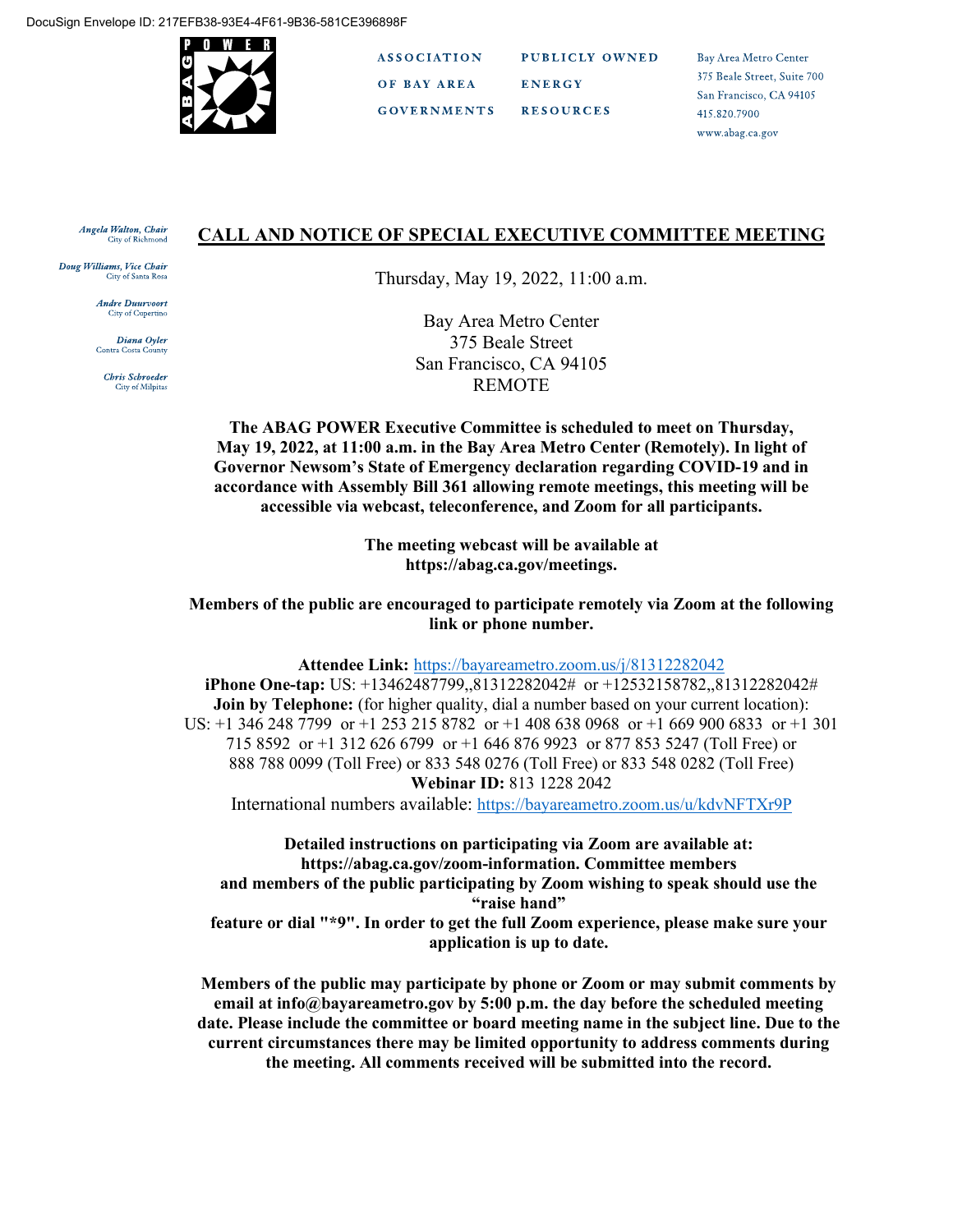### **ABAG POWER Executive Committee Roster Angela Walton, Chair Doug Williams, Vice Chair Andre Duurvoort, Diana Oyler, Chris Schroeder**

As Chair of the ABAG POWER Executive Committee, I am calling a Special Executive Committee meeting for Thursday, May 19, 2022 at 11:00 a.m., in the Bay Area Metro Center (Remotely). The business to be transacted will include:

- 1) Welcome and Introductions
- 2) Public Comment
- 3) Consent Calendar:
	- a. Approval of ABAG POWER Resolution No. 22-05 Assembly Bill 361 (Rivas) Remote Meetings.
- 4) Other Business
- 5) Adjournment

Members of the public shall be provided an opportunity to directly address the Committee concerning any item described in this notice, before or during consideration of that item. An agenda will be posted and distributed for this meeting by Metropolitan Transportation Commission (MTC) staff in the normal course.

DocuSigned by: 133DCE7AA16840C

Angela Walton May 5, 2022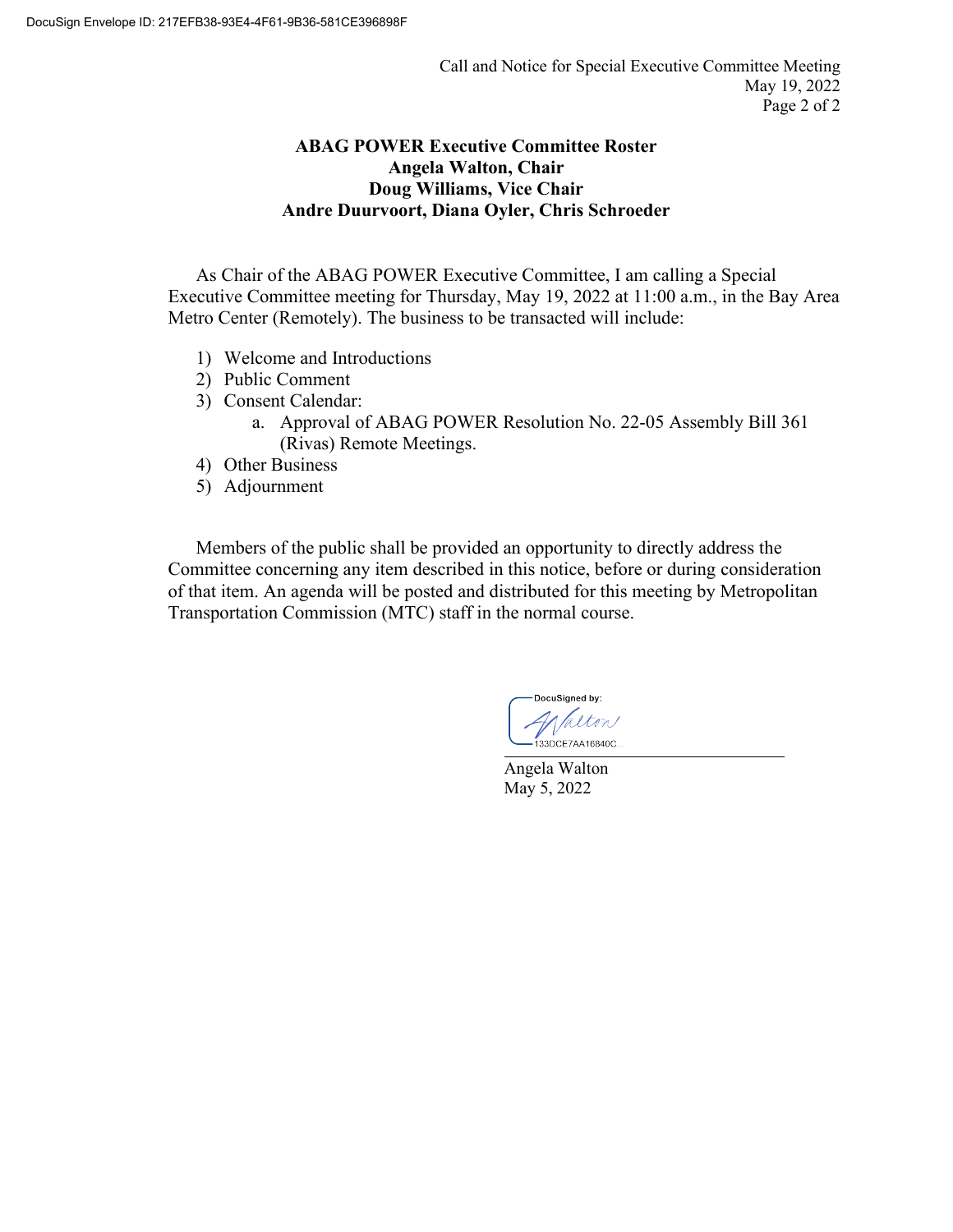

# **Meeting Agenda - Final**

# **ABAG POWER Executive Committee**

|                        | Chair, Angela Walton, City of Richmond<br>Vice Chair, Doug Williams, City of Santa Rosa |               |  |  |
|------------------------|-----------------------------------------------------------------------------------------|---------------|--|--|
| Thursday, May 19, 2022 | 11:00 AM                                                                                | <b>REMOTE</b> |  |  |
|                        | <b>ABAG Publicly Owned Energy Resources</b>                                             |               |  |  |
|                        | <b>Executive Committee</b>                                                              |               |  |  |
|                        | Special Meeting No. 2022-03                                                             |               |  |  |
|                        | <b>Committee Representative Roster</b>                                                  |               |  |  |
|                        | <b>Andre Duurvoort, City of Cupertino</b>                                               |               |  |  |
|                        | Diana Oyler, County of Contra Costa                                                     |               |  |  |
|                        | <b>Chris Schroeder, City of Milpitas</b>                                                |               |  |  |
|                        | Angela Walton, City of Richmond                                                         |               |  |  |
|                        | Doug Williams, City of Santa Rosa                                                       |               |  |  |

**In light of Governor Newsom's State of Emergency declaration regarding COVID-19 and in accordance with Assembly Bill 361's (Rivas) provisions allowing remote meetings, this meeting will be accessible via webcast, teleconference, and Zoom for all participants.**

**A Zoom panelist link for meeting participants will be sent separately to committee members.**

**The agenda will be available publicly at: https://abag.ca.gov/meetings.**

**Attendee Link: https://bayareametro.zoom.us/j/81312282042 Join by Telephone: 888-788-0099 or 877-853-5247 (both toll free) Webinar ID: 813 1228 2042**

**Members of the public may participate or may submit comments by email at info@bayareametro.gov by 5:00 p.m. the day before the scheduled meeting date. Please include the committee or board meeting name and agenda item number in the subject line.** 

**Due to the current circumstances, there may be limited opportunity to address comments during the meeting. All comments received will be submitted into the record.**

#### **1. Welcome and Introductions**

Call to Order. Angela Walton, City of Richmond

Roll Call / Confirm Quorum. Cindy Chen, Energy Programs Coordinator, ABAG/MTC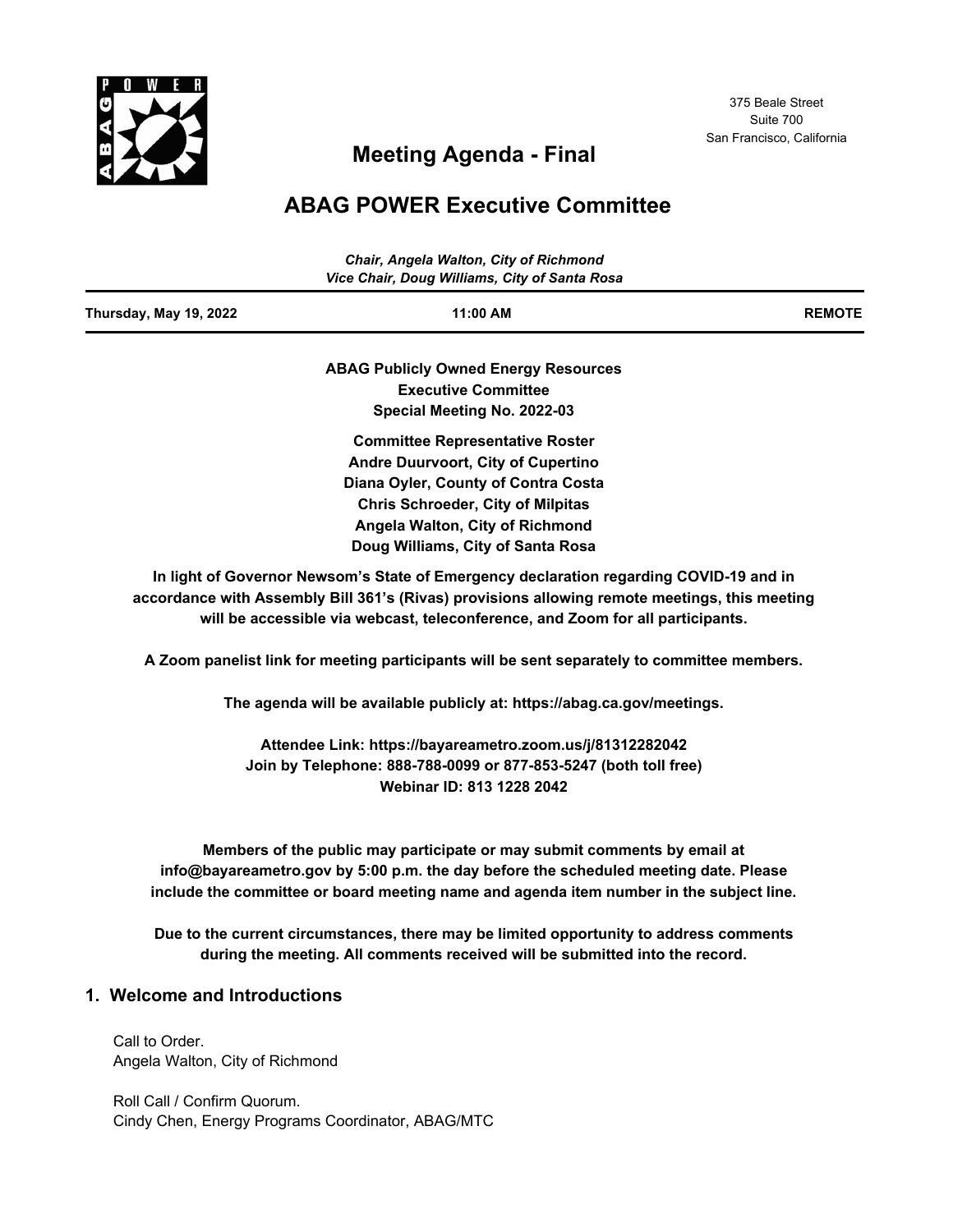#### **2. Public Comment**

The public is encouraged to provide comment at Committee meetings. This public comment period is intended for items not agendized.

#### **3. Consent Calendar**

| 22-0777           | Approval of ABAG POWER Resolution No. 22-05 Assembly Bill 361<br>(Rivas) Remote Meetings. |  |  |  |  |
|-------------------|-------------------------------------------------------------------------------------------|--|--|--|--|
| <u> Action:</u>   | Approval                                                                                  |  |  |  |  |
| <u>Presenter:</u> | Ryan Jacoby, Program Manager, ABAG/MTC                                                    |  |  |  |  |
| Attachments:      | 3.a.- ABAG POWER Resolution 22-05 Assembly Bill 361 (Rivas) Remote Meetil                 |  |  |  |  |

#### **4. Other Business**

Committee to provide update on items within member agencies relevant to ABAG POWER and/or the ABAG/MTC energy programs.

#### **5. Adjournment / Next Meeting**

The next meeting is the ABAG POWER Executive Committee Meeting scheduled to be held on June 16, 2022.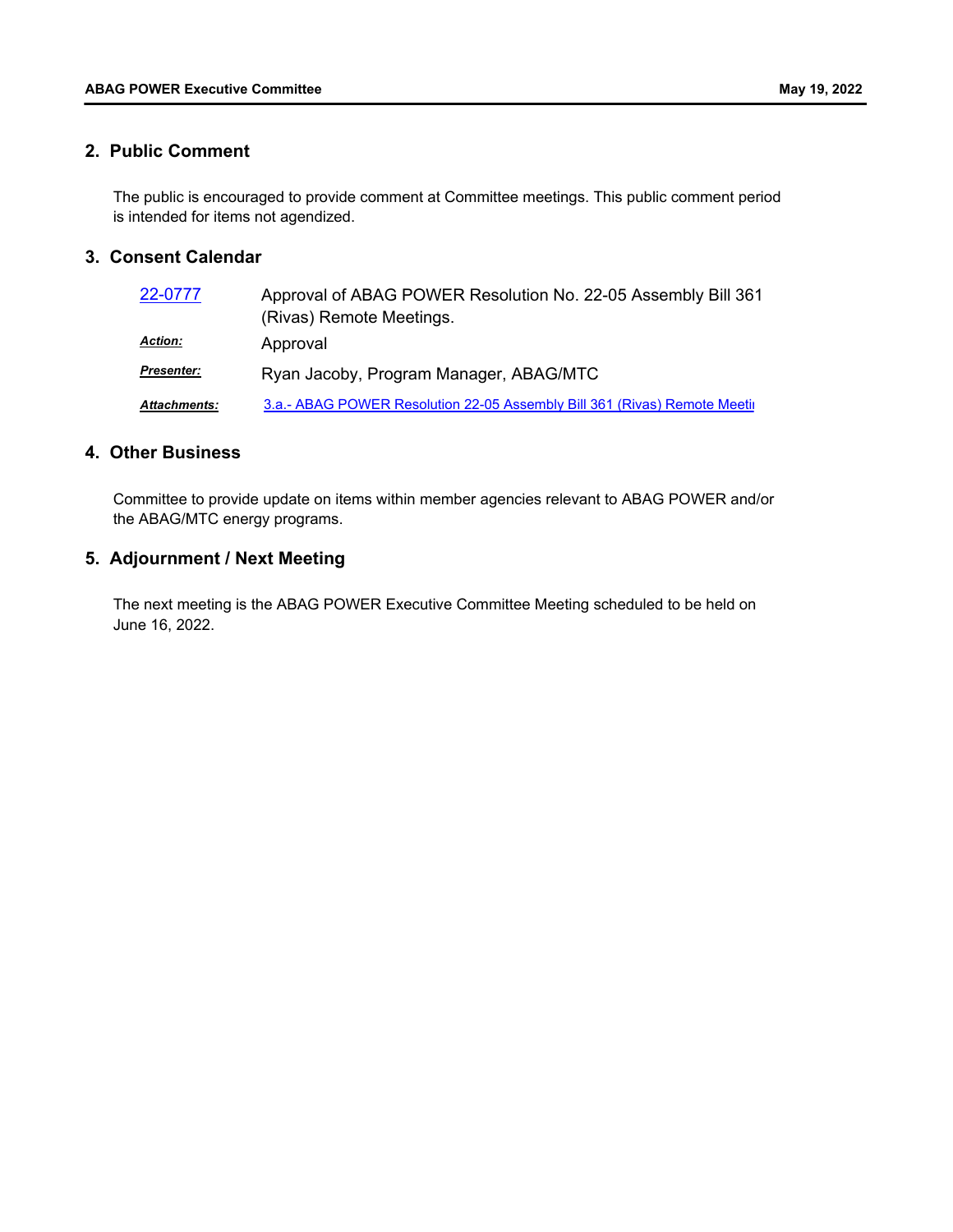**Public Comment:** The public is encouraged to comment on agenda items at Committee meetings by completing a request-to-speak card (available from staff) and passing it to the Committee secretary. Public comment may be limited by any of the procedures set forth in Section 3.09 of MTC's Procedures Manual (Resolution No. 1058, Revised) if, in the chair's judgment, it is necessary to maintain the orderly flow of business.

**Meeting Conduct:** If this meeting is willfully interrupted or disrupted by one or more persons rendering orderly conduct of the meeting unfeasible, the Chair may order the removal of individuals who are willfully disrupting the meeting. Such individuals may be arrested. If order cannot be restored by such removal, the members of the Committee may direct that the meeting room be cleared (except for representatives of the press or other news media not participating in the disturbance), and the session may continue.

**Record of Meeting:** Committee meetings are recorded. Copies of recordings are available at a nominal charge, or recordings may be listened to at MTC offices by appointment. Audiocasts are maintained on MTC's Web site (mtc.ca.gov) for public review for at least one year.

**Accessibility and Title VI:** MTC provides services/accommodations upon request to persons with disabilities and individuals who are limited-English proficient who wish to address Commission matters. For accommodations or translations assistance, please call 415.778.6757 or 415.778.6769 for TDD/TTY. We require three working days' notice to accommodate your request.

可及性和法令第六章: MTC 根據要求向希望來委員會討論有關事宜的殘疾人士及英語有限者提供 服務/方便。需要便利設施或翻譯協助者,請致電 415.778.6757 或 415.778.6769 TDD / TTY。我們 要求您在三個工作日前告知, 以滿足您的要求。

**Acceso y el Titulo VI:** La MTC puede proveer asistencia/facilitar la comunicación a las personas discapacitadas y los individuos con conocimiento limitado del inglés quienes quieran dirigirse a la Comisión. Para solicitar asistencia, por favor llame al número 415.778.6757 o al 415.778.6769 para TDD/TTY. Requerimos que solicite asistencia con tres días hábiles de anticipación para poderle proveer asistencia.

Attachments are sent to Committee members, key staff and others as appropriate. Copies will be available at the meeting.

All items on the agenda are subject to action and/or change by the Committee. Actions recommended by staff are subject to change by the Committee.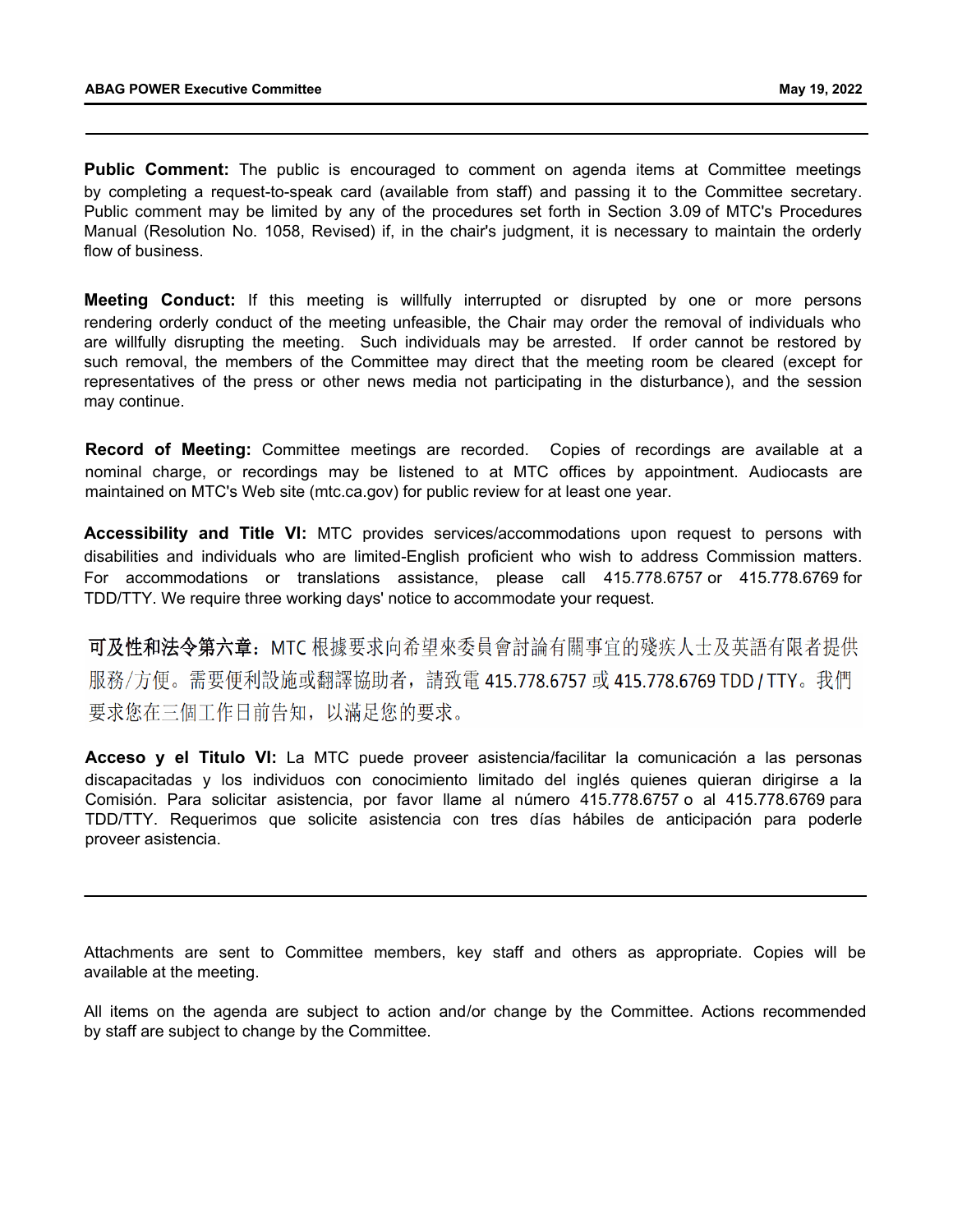<span id="page-5-0"></span>

# Metropolitan Transportation **Starbon** San Francisco, CA 94105 **Commission**

# Legislation Details (With Text)

| File #:             | 22-0777                                                                                |                  | <b>Version:</b> |  | Name:                |                                                                             |               |
|---------------------|----------------------------------------------------------------------------------------|------------------|-----------------|--|----------------------|-----------------------------------------------------------------------------|---------------|
| Type:               | Action Item                                                                            |                  |                 |  | Status:              | Committee Approval                                                          |               |
| File created:       | 4/13/2022                                                                              |                  |                 |  | In control:          | <b>ABAG POWER Executive Committee</b>                                       |               |
| On agenda:          | 5/19/2022                                                                              |                  |                 |  | <b>Final action:</b> |                                                                             |               |
| Title:              | Approval of ABAG POWER Resolution No. 22-05 Assembly Bill 361 (Rivas) Remote Meetings. |                  |                 |  |                      |                                                                             |               |
| <b>Sponsors:</b>    |                                                                                        |                  |                 |  |                      |                                                                             |               |
| Indexes:            |                                                                                        |                  |                 |  |                      |                                                                             |               |
| Code sections:      |                                                                                        |                  |                 |  |                      |                                                                             |               |
| <b>Attachments:</b> |                                                                                        |                  |                 |  |                      | 3.a.- ABAG POWER Resolution 22-05 Assembly Bill 361 (Rivas) Remote Meetings |               |
| <b>Date</b>         | Ver.                                                                                   | <b>Action By</b> |                 |  | <b>Action</b>        |                                                                             | <b>Result</b> |

#### **Subject:**

Approval of ABAG POWER Resolution No. 22-05 Assembly Bill 361 (Rivas) Remote Meetings.

#### **Presenter:**

Ryan Jacoby, Program Manager, ABAG/MTC

#### **Recommended Action:**

Approval

**Attachments:** List any attachments.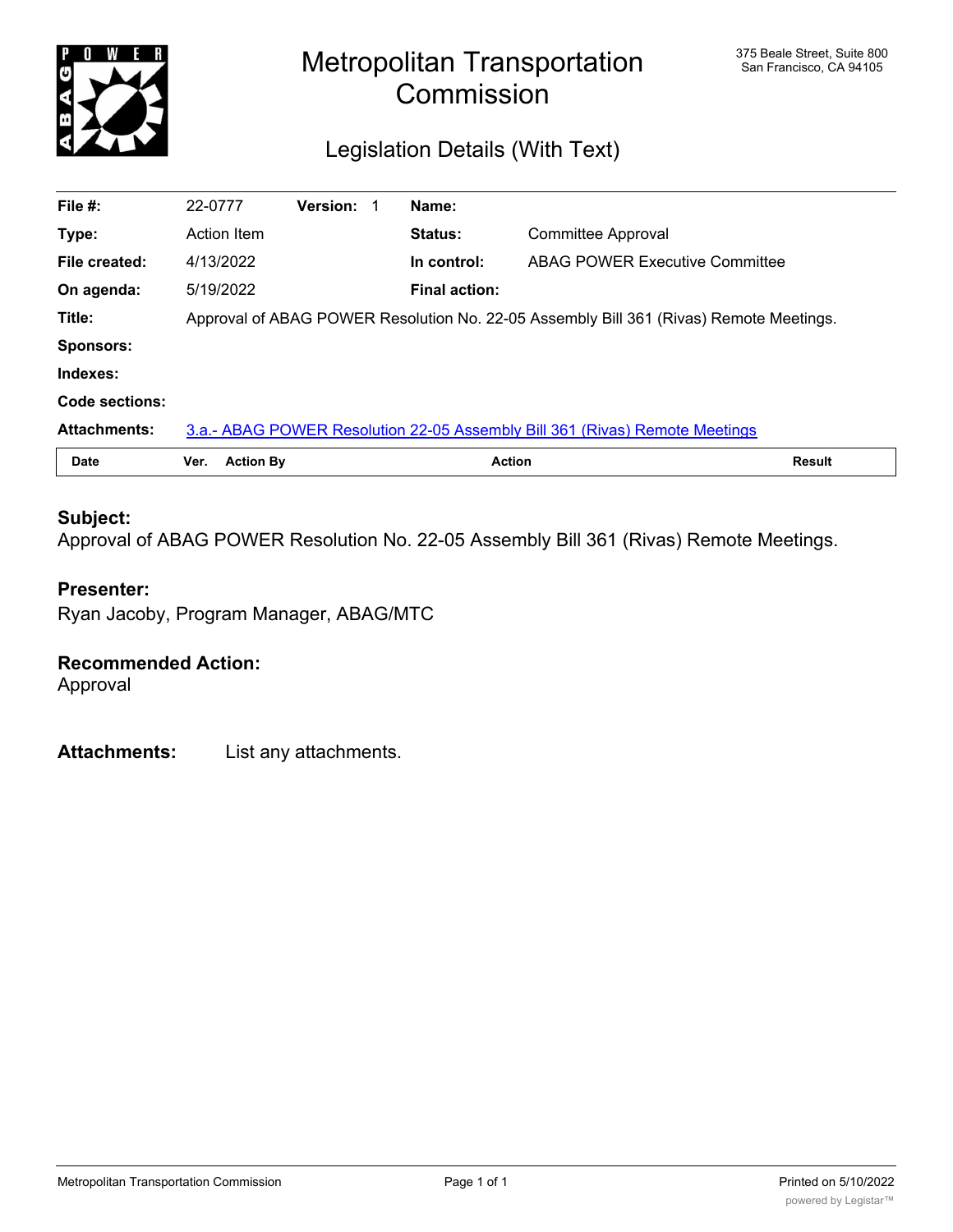#### <span id="page-6-0"></span>**Association of Bay Area Governments Publicly Owned Energy Resources**

#### **ABAG POWER**

#### **Executive Committee**

May 19, 2022 **Agents** 2022 **Agents** 2022 **Agents** 2009 **Agents** 2009 **Agents** 2009 **Agents** 2009

Resolution No. 22-05 Providing for Remote Meetings Pursuant to AB 361

#### **Subject:**

Approval of Resolution No. 22-05 regarding remote meetings pursuant to AB 361.

#### **Background:**

AB 361 provides for continuing availability of remote meetings during the pandemic-related state of emergency in California. In order to invoke this option, governing boards of Brown Act bodies, or their authorized designated committees must make certain findings in support of remote meetings within 30 days of the first meeting occurring after October 1, 2021, and every 30 days thereafter. Attached for your review and approval is a resolution invoking AB 361 and providing for remote meetings retroactive to Oct. 1 of this year and prospectively for 30 days following the action of the Board of Director's for the Association of Bay Area Governments Publicly Owned Energy Resources (ABAG POWER).

#### **Issues:**

Findings in support of Resolution No. 22-05 are found in the attached. Given the continuing state of public health emergency and the improved public access afforded by holding public meetings of regional bodies in a virtual setting, the resolution under AB 361 is supportable.

#### **Recommended Action:**

The Executive Committee for ABAG POWER is requested to adopt Resolution No. 22-05 authorizing its committees and related entities to meet remotely pursuant to the provisions of AB 361.

#### **Attachments:**

• ABAG POWER Resolution 22-05

#### **Reviewed:**

Brad Paul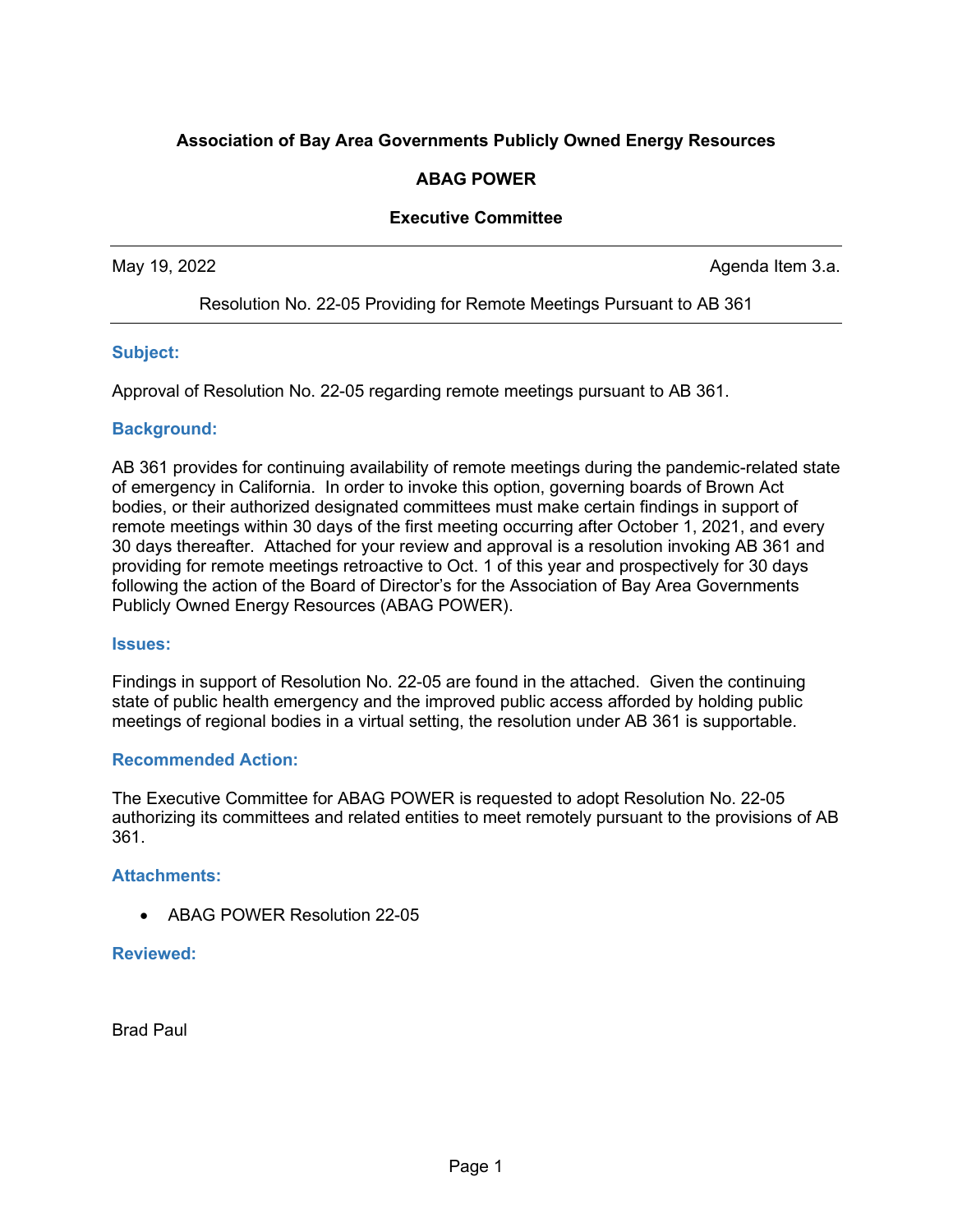#### **ABAG PUBLICLY OWNED ENERGY RESOURCES EXECUTIVE COMMITTEE**

#### **RESOLUTION NO. 22-05**

#### **ABSTRACT**

This resolution makes findings pursuant to AB 361 to continue virtual public meetings for the Association of Bay Area Governments (ABAG) Publicly Owned Energy Resources (ABAG POWER), its related entities and committees during the COVID-19 State of Emergency.

Further discussion of this subject is contained in the ABAG POWER Summary Sheet dated May 19th, 2022.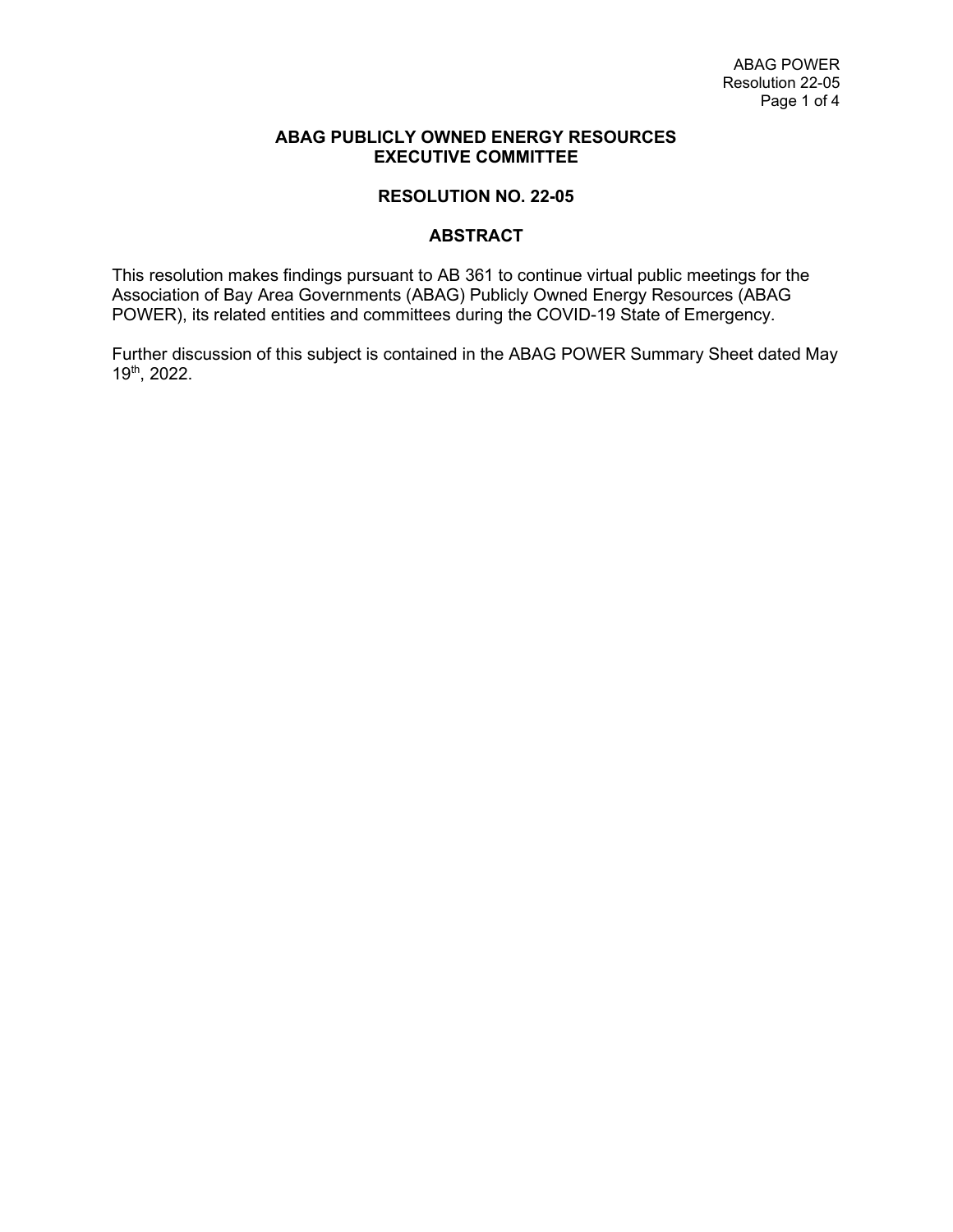#### **ABAG PUBLICLY OWNED ENERGY RESOURCES EXECUTIVE COMMITTEE**

#### **RESOLUTION NO. 22-05**

#### **FINDINGS PURSUANT TO AB 361 TO CONTINUE VIRTUAL PUBLIC MEETINGS FOR THE ASSOCIATION OF BAY AREA GOVERNMENTS PUBLICLY OWNED ENERGY RESOURCES (ABAG POWER) AND ITS RELATED ENTITIES AND COMMITTEES DURING THE COVID-19 STATE OF EMERGENCY**

**WHEREAS**, on March 4, 2020, the Governor of the State of California declared a state of emergency, as defined under the California Emergency Services Act, due to the COVID-19 pandemic; and

**WHEREAS**, the State of Emergency remains in effect; and

**WHEREAS**, beginning in March 2020, the Governor's Executive Order N-29-20 suspended Brown Act requirements related to teleconferencing during the COVID-19 pandemic provided that notice, accessibility, and other requirements were met, and the public was allowed to observe and address the legislative body at the meeting; and

**WHEREAS**, Executive Order N-08-21 extended the previous order until September 30, 2021; and

**WHEREAS**, the Association of Bay Area Governments Publicly Owned Energy Resources (ABAG POWER) and its related entities and committees have conducted their meetings virtually, as authorized by the Executive Order, since March 17, 2020; and

**WHEREAS**, on September 16, 2021, the Governor signed into law AB 361, an urgency measure effective upon adoption, that provides flexibility to government bodies, allowing them to meet virtually without conforming to the Brown Act teleconferencing rules if: (i) the legislative body holds a meeting during a proclaimed state of emergency, and state or local officials have imposed or recommended measures to promote social distancing; (ii) the legislative body holds a meeting during a proclaimed state of emergency for the purpose of determining, by majority vote, whether, as a result of the emergency, meeting in person would present imminent risks to the health or safety of attendees; or (iii) the legislative body holds a meeting during a proclaimed state of emergency and has determined, by majority vote, that, as a result of the emergency, meeting in person would present imminent risks to the health or safety of attendees; and

**WHEREAS**, the San Francisco Public Health Department continues to recommend and/or require measures to promote social distancing in combination with other safety precautions when activities occur in shared indoor spaces to mitigate the risk of COVID-19 transmission; and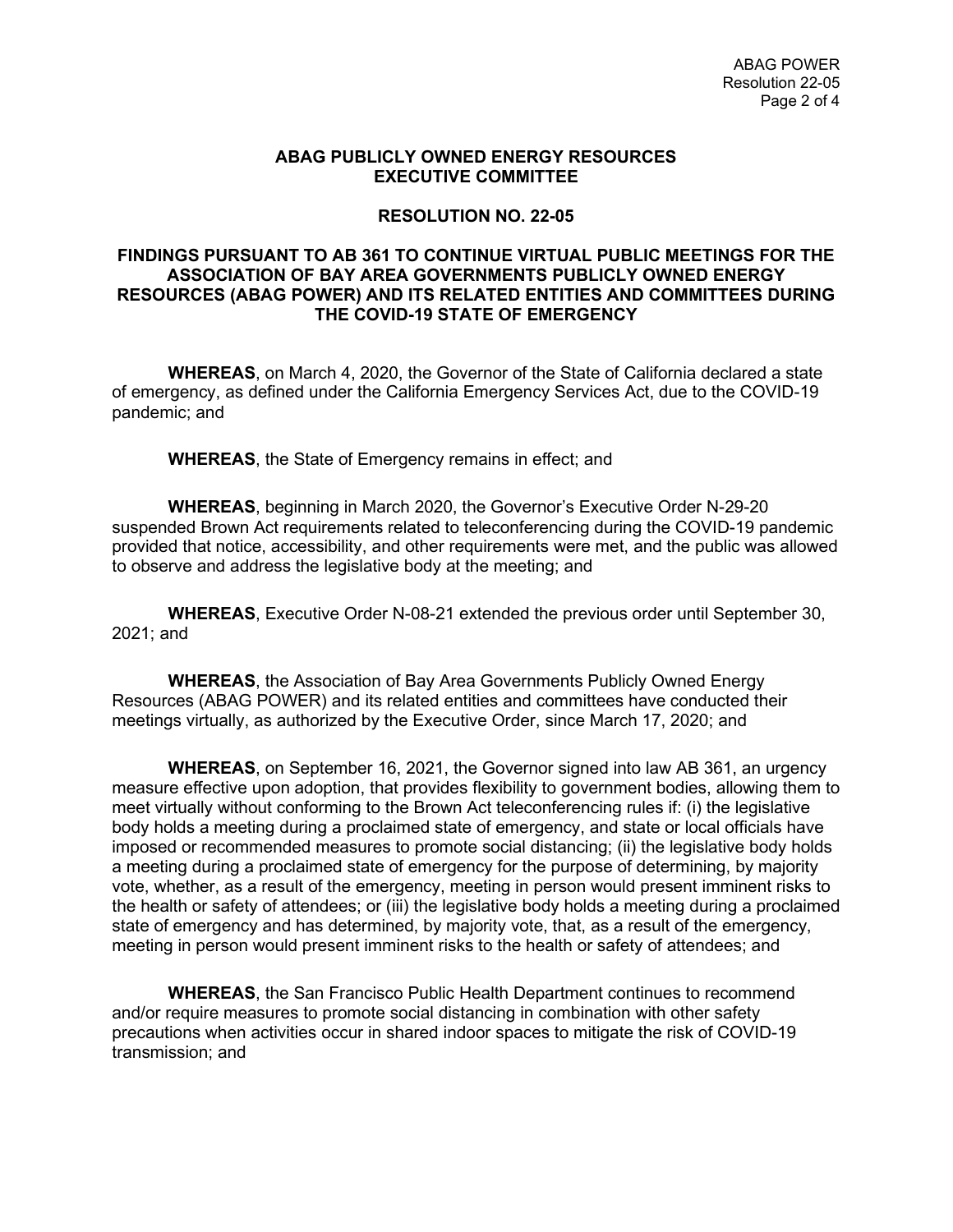**WHEREAS**, recently, multiple COVID-19 variants have surged in the United States and are believed by medical experts to be more contagious than previous variants, and data has shown these variants to have increased transmissibility even among some vaccinated people; and

**WHEREAS**, due to uncertainty and concerns about recent COVID-19 variants and current conditions, many workplaces that had announced a return to regular in-person operations have pushed back the full return date; and

**WHEREAS**, virtual meetings have not diminished the public's ability to observe and participate and have expanded opportunities to do so for some communities; and

**WHEREAS**, given the heightened risks of the predominant variant of COVID-19 in the community, holding meetings with all members of the legislative body, staff, and the public in attendance in person in a shared indoor meeting space would pose an unnecessary and immediate risk to the attendees;

**NOW, THEREFORE, BE IT RESOLVED**, that the Executive Committee on behalf of ABAG POWER hereby determines that, as a result of the emergency, meeting in person presents imminent risks to the health or safety of attendees; and be it further

**RESOLVED**, that in accordance with AB 361, based on the findings and determinations herein, meetings of ABAG POWER, its related entities and its committees will be held virtually, with Brown Act teleconferencing rules suspended; and be it further

**RESOLVED**, that this resolution shall be effective upon adoption and remain in effect for 30 days after the first meeting held in accordance with AB 361.

This foregoing was adopted by the Executive Committee at its meeting on this 19<sup>th</sup> day of May, 2022.

By:

Angela Walton, Chair

AYES: NOES: ABSENT: ABSTAIN: